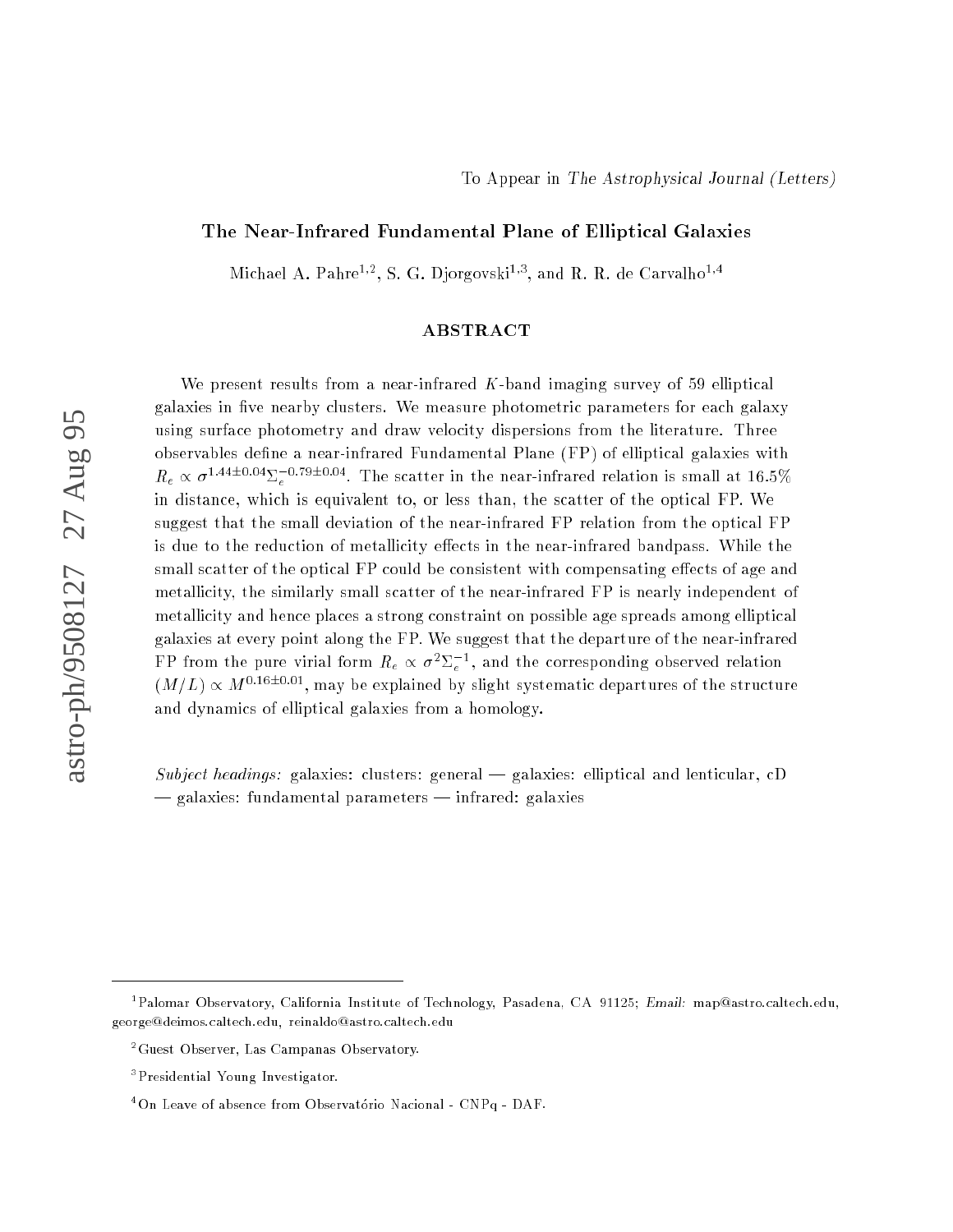### 1. Introduction

Elliptical galaxies form a two-parameter family, a two-dimensional Fundamental Plane (FP) within the multi-dimensional parameter space of several observables (Djorgovski & Davis 1987; Dressler et al. 1987; see also Kormendy & Djorgovski 1989, Djorgovski 1992, and references therein). Typically, one considers a parameter space of the half-light radius  $r_e$ , the mean surface brightness enclosed within that radius  $\langle \mu \rangle_e$ , and the central velocity dispersion  $\sigma$ . The FP correlations have a small scatter (of order 0.1 dex in  $\log r_e$ ), which makes them potentially useful both as distance indicators and as a strong constraint on galaxy formation models. Explanation has been offered as to the origin of the FP, in particular its apparent deviation from the pure virial relation, primarily by invoking stellar populations variations among galaxies along the FP (Djorgovski 1988; Djorgovski & Santiago 1993, hereafter DS93; Renzini & Ciotti 1993). Substantial fine-tuning of variations in the IMF or mass-to-light ratio are required to remain consistent with the thinness at every location along the FP. Furthermore, the allowed range of mass-to-light ratio from one end of the FP to the other is small (Djorgovski & Davis 1987; Faber et al. 1987).

Variations in metallicity along the FP could give rise to the tilt of the FP in optical wavelengths, as line-blanketing effects in the metal-rich giant ellipticals would make their  $\langle \mu \rangle_e$ fainter. Observations of the FP in the near-infrared could shed light on the origin of the FP by probing a wavelength region with a different sensitivity to stellar populations effects. Observations in the K-band window ( $\lambda = 2.2 \mu m$ ) will trace old stellar populations and the bolometric luminosity, as this bandpass is far less metallicity-sensitive than optical wavelengths. Early results on the near-infrared FP (Recillas-Cruz et al. 1990, 1991; DS93) have all relied on photoelectric aperture photometry, whereas the optical FP comparison data utilized detailed surface photometry. The rapid development in near-infrared imaging detectors has only recently made a near-infrared imaging survey of this scale feasible.

The observations described in this Letter are preliminary results for part of an ongoing program to observe more than 250 early-type galaxies in eleven clusters. The complete details of the observational methods, reductions, calibrations, and comparisons with photometry from the literature will be given in a subsequent paper (Pahre et al. 1995b). These results follow preliminary results presented for the Virgo (Pahre et al. 1995a) and Perseus (Pahre et al. 1994) clusters individually, and for the entire five cluster sample (Djorgovski, Pahre,  $\&$  de Carvalho 1995) which includes the Virgo, Perseus, Coma, Abell 194, and Abell 2634 clusters.

### 2. Observations

Nine galaxies in the Virgo cluster were observed in the  $K_s$ -band (2.16 $\mu$ m) at the 2.5 m du Pont Telescope at the Las Campanas Observatory in 1993 March, and are described elsewhere (Pahre & Mould 1994). The observations of the other four clusters were taken in the  $K_s$ -band between 1994 October and 1995 March using a new near-infrared camera (Murphy et al. 1995) on the 1:52 m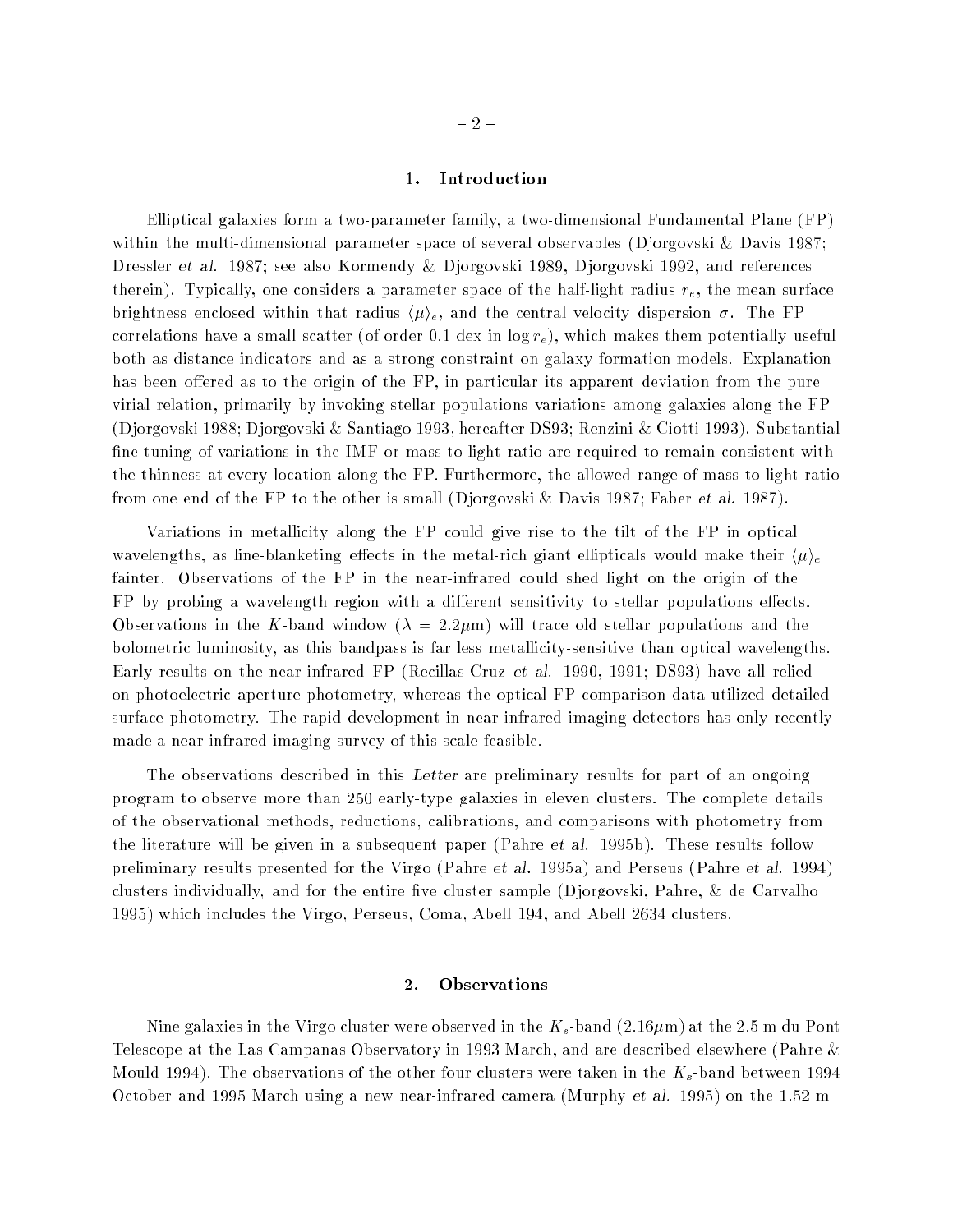telescope at Palomar Observatory. This instrument is based on a NICMOS{3, 256 - 256 pixel array reimaged at 1:1 at the  $f/8.75$  cassegrain focus, producing a  $0.620''$  projected pixel size and a 159" field-of-view. The galaxy lists were mostly chosen from those of Lucey & Carter (1988) and Lucey et al. (1991a,b), except for the Perseus cluster, which was selected to include all 19 galaxies in Faber et al. (1989). Each galaxy was observed for  $15 \times 60$  s on-source, separated into five different telescope pointings, and the sky was estimated from a similar total number of frames taken before and after each galaxy. All observations were taken during photometric conditions, with a mixture of the UKIRT faint standards (Casali & Hawarden 1992) and the new HST faint standards (S. E. Persson, private communication) being used for calibration. Usually between 5 and 15 standards were observed on each photometric night, which have a typical rms scatter less than 0.02 mag. The typical seeing was  $\leq 1.5$ ", with some observations having significantly better seeing than could be fully-sampled. We have compared aperture magnitudes measured for the Virgo and Coma galaxies with Persson, Frogel, & Aaronson  $(1979)$ , and find mean offsets of  $K_{our} - K_{PFA} = 0.00 \pm 0.01$  mag (Virgo) and  $+0.02 \pm 0.02$  mag (Coma), with an rms scatter of 0:05 and 0:04 mag, respectively.

We have constructed surface brightness profiles for each galaxy by finding the best-fitting elliptical isophote  $\mu$  in integer pixel steps in the semima jor axis a using the ELLIPSE task in the STSDAS package of the IRAF image reduction software. Profiles at  $a > 10$  pixels were rebinned to improve the SNR as described in Djorgovski (1985), and then corrections to the photometry for surface brightness (SB) dimming as  $(1+z)^{-4}$ , galactic extinction (taking  $A_K = 0.085A_B$  and the median  $A_B$  estimate from Faber et al. 1989 for each cluster), and the k-correction of  $+3.3z$  for the K-band (Persson et al. 1979). The mean SB internal to each isophote  $\langle \mu \rangle$  was calculated by integrating the profile at each semimajor axis length. Half-light effective radii  $r_e$  and the mean SB interior to that radius  $\langle \mu \rangle_e$  were measured using fits of  $\mu$  against  $a^{1/4}$  under the assumption that all profiles followed a de Vaucouleur form. The apparent half-light radii  $r_e$  were then transformed to metric size  $R_e$  by assuming  $H_0 = 75$  km s<sup>-1</sup>. We have drawn velocity dispersion  $\sigma$  data from the literature, giving equal weights to the work by Lucey & Carter (1988) or Lucey et al. (1991a,b) and a mean of all other measurements from the literature (as compiled by McElroy 1994, private communication). We note that using the Faber et al. (1989) velocity dispersions for the Coma cluster causes no significant change in the FP parameters described in  $\S 3$ . We have excluded all galaxies with  $\sigma$   $<$  100 km s  $^{\circ}$  or  $r_{e}$   $<$  2″, thereby avoiding issues of dwarf galaxies and seeing corrections. The galaxy sample is thus 59 galaxies out of the initial list of 83.

#### 3. Constructing the Near-Infrared Fundamental Plane

Using the measurements of  $r_e$ ,  $\langle \mu \rangle_e$ , and  $\sigma$  described in §2, we have used bivariate least-squares analysis to find the optimal correlation between these FP variables. The methodology is as found in previous studies (Djorgovski & Davis 1987; de Carvalho & Djorgovski 1989; de Carvalho & Djorgovski 1992). In order to construct the FP itself, we first find the "mixing" value b in the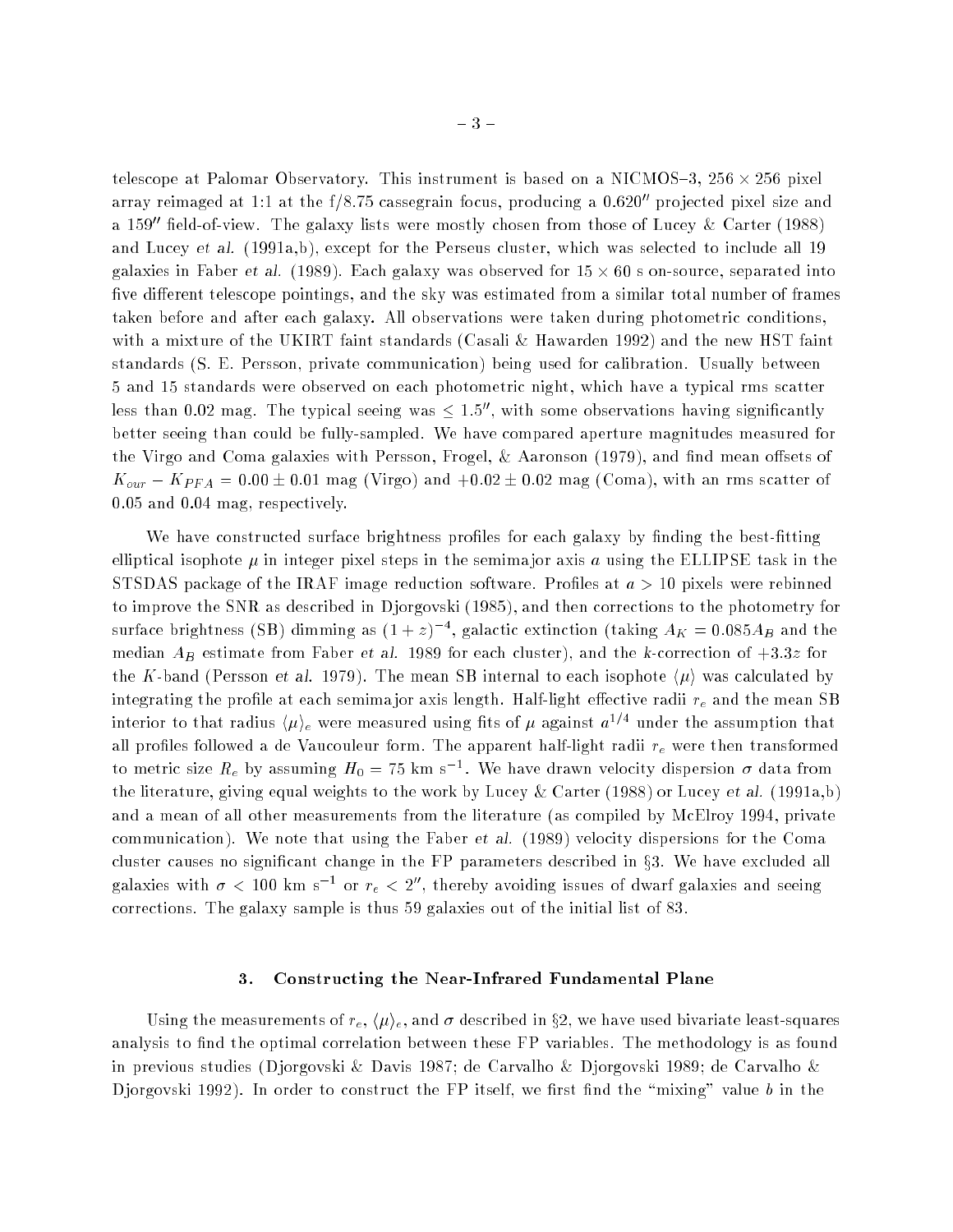quantity  $\log \sigma + b\langle \mu \rangle_e$  which has the highest correlation with  $\log r_e$ , and estimate the errors in b from the "bootstrap" method. We then measure the slope A and intercept C for the FP relation

$$
\log r_e(\text{arcsec}) = A \log \sigma - 0.4B \langle \mu \rangle_e + C,\tag{1}
$$

where  $B = -2.5Ab$ . The parameters A and C are measured using a linear least-squares relation by minimizing the variance orthogonal to the best-fitting line. We have measured the parameters  $A, B,$  and  $C$  for all five clusters separately, and find that the values of  $A$  and  $B$  are consistent within the uncertainties. Taking the median values of  $A$  and  $B$ , we then measured the median intercept  $C'$  for each cluster, and used this value of  $C'$  to transform each galaxy onto a metric scale (under the assumption that the Coma cluster has no peculiar velocity and  $H_0 = 75$  km s<sup>-1</sup>). We then measured the value for A and B for the entire sample simultaneously in metric units for  $R_e$ , and find that the entire dataset is best-fit by the K-band FP relation with  $A = 1.435 \pm 0.040$  $B = -0.79 \pm 0.04$ . This result is consistent with the median result from the individual clusters, and corresponds to the scaling relation  $r_e \propto \sigma^{1+1.4\pm 0.04} I_e$  . Where  $\Delta_e$  is the mean surface brightness within  $r_e$  expressed in linear units, and  $\langle \mu \rangle_e$  is the same quantity expressed in mag arcsec2 ). The results for the individual clusters are detailed in Table 1 and displayed in Figure 1.

We have calculated the quartile-estimated scatter in  $\log R_e$  to be  $Q\sigma = 0.072$  dex for the entire dataset, which corresponds to an error in distance of 16:5% per galaxy. This dispersion about the near-infrared FP is equivalent to, or smaller than, the  $0.088$  dex (Djorgovski & Davis 1987), 0:07 dex (de Carvalho & Djorgovski 1992, for the Faber et al. 1989 cluster sample), or 0:075 dex (Lucey et al. 1991b) found for the optical FP relation. Measurement errors are typically 0:04 dex in log  $r_e$ , 0.017 mag in fitting  $\langle \mu \rangle_e$ , 0.02 dex due to sky-subtraction uncertainties, and 0.03 dex in  $\log \sigma$ , which suggests that much of the observed 0.072 dex thickness of the near-infrared FP can be accounted for by the 0:063 dex observational errors, resulting in an upper limit of 0:035 dex for the intrinsic thickness of the near-infrared FP.

Our results for the near-infrared FP are consistent with previous photoelectric photometry results. For the K-band, DS93 found  $A = 1.5 \pm 0.1$  and  $B = -0.78 \pm 0.17$  for the  $r_e$  measurements of Faber et al. (1989) combined with the colors of Persson et al. (1979). Recillas-Cruz et al. (1990, 1991), found  $A = 1.69 \pm 0.11$  and  $B = -0.74 \pm 0.05$  for the Coma cluster and  $A = 1.55 \pm 0.19$  and  $B = -0.81 \pm 0.10$  for the Virgo cluster using their own K-band measurements.

We also investigated the Kormendy relation (see Kormendy & Djorgovski 1989 and references therein) of  $\log R_e(\text{kpc}) = k\langle \mu \rangle_e + l$ , which is an oblique projection of the FP. We assume the relative distances derived from the FP relation as described above in converting  $r_e$  to  $R_e$ . We use a least-squares minimization of the orthogonal distance from a linear relation between these two variables. We fit each cluster independently and find that they are all well-fit by values for  $k$  that are consistent within one-sigma of the mean (and median) value for  $k$ , therefore we can fit the entire sample to determine the mean relation. The best fit for the five clusters is  $k = 0.332 \pm 0.023$ and  $l = -5.090 \pm 0.022$ , corresponding to the scaling relation  $R_e \propto I_e^{-0.83 \pm 0.06}$ . This relation has a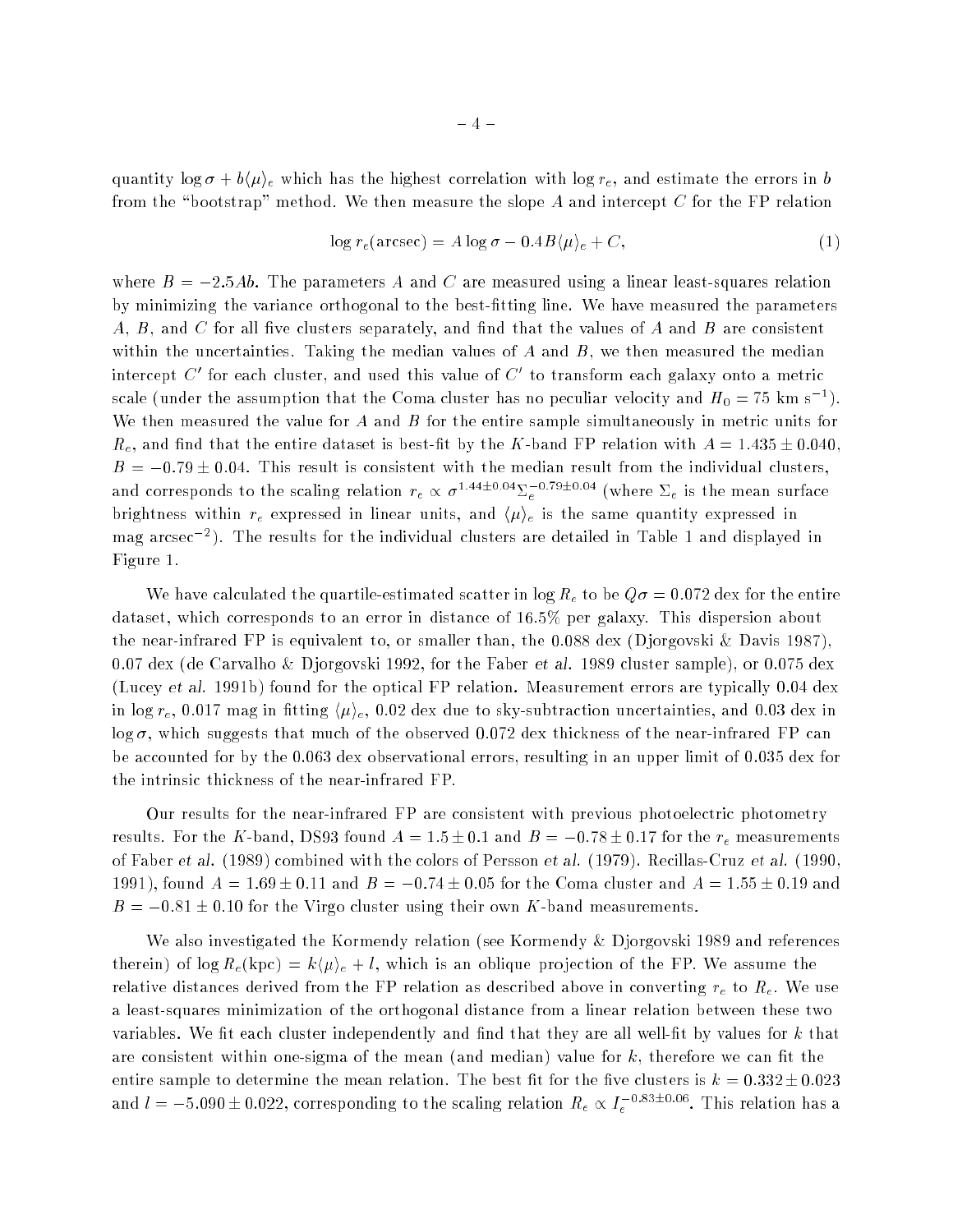quartile-estimated dispersion of  $Q\sigma = 0.173$ , corresponding to an uncertainty of 40% in distance per galaxy. This best-fitting Kormendy relation is also plotted in Figure 1. The near-infrared relation can be compared to the optical  $r$ -band relation of  $R_e \propto I_e^{-0.85}$  (Kormendy & Djorgovski 1989). The near-infrared FP thus shows a 60% reduction in scatter over the near-infrared Kormendy relation.

### 4. Discussion and Conclusions

The best-fit to Eq.  $(1)$  of the near-infrared FP relation can be compared with its optical counterpart. The V-band relation is  $A = 1.24 \pm 0.08$  and  $B = -0.9 \pm 0.1$  (Lucey, Bower, & Ellis 1991, taking the mean of the Coma and Virgo cluster results) or  $A = 1.25 \pm 0.07$  and  $B = -0.80 \pm 0.03$  (the cluster sample of Faber et al. 1989, in the analysis of de Carvalho & Djorgovski 1992). The variation in the exponent of the FP (i.e. the  $R_e \propto \sigma^A$  term) with bandpass was described by DS93, with the slope of the FP becoming steeper  $(A)$  increases) with increasing wavelength. We find that A has changed by  $+0.19 \pm 0.06$  dex from the V-band to the K-band, consistent with the DS93 result of  $+0.29 \pm 0.11$ .

The relationship in Eq. (1) departs, however, from that expected for a pure virial theorem, if light directly traces mass. The virial form of the FP is  $R_e \propto \sigma^2\Sigma_e^{-1}$ , so the near-infrared FP formally differs from the virial relation at high confidence for the  $A$  parameter. Faber et al. (1987) and Djorgovski (1988) argue that if elliptical galaxies form a homologous family, then the mass-to-light ratio enclosed by  $R_e$  is a function of luminosity according to the scaling relation  $\left(M/L\right)_e \propto M^{\alpha},$  where  $\alpha = \left(2 - A\right)/\left(2 + A\right).$  [We note that the alternate form found in some studies is  $(M/L)_e \propto L_e^{\beta},$  where  $\beta = (2-A)/2A$  and  $\alpha = \beta/(1+\beta).$ ] The optical studies listed above result in  $\alpha = 0.23 \pm 0.02$  in the V-band. The near-infrared result is  $\alpha = 0.16 \pm 0.01$ , which is inconsistent with zero to high signicance. Since the near-infrared sample described in this Letter spans  $\sim$  4 mag in luminosity, the least luminous galaxies have a mass-to-light ratio only 50% less than that of the largest galaxies. Our near-infrared result is also consistent with DS93 and Recillas-Cruz et al. (1990, 1991) who found  $\alpha = 0.14 \pm 0.03$  and  $0.13 \pm 0.05$ , respectively. This dependence of mass-to-light ratio on mass is plotted in terms of observables in Figure 2, although we note (as does Djorgovski 1988) that this figure shows an oblique projection of the FP. prone to large cumulative and correlated errors. Nonetheless, the FP-derived value of  $\alpha = 0.16$  is consistent with the data of Figure 2.

Explanations of the departure of the optical relation from zero often focused on line-blanketing effects (Faber et al. 1987) as there is a mass-metallicity relation along the elliptical galaxy sequence. But while the slope A of the near-infrared FP could be explained by stellar populations. the small scatter of the relation would be more challenging. For example, by assuming a uniform mapping between the color-magnitude relation and the FP, we find that the  $(V - K)$ color-magnitude relation for ellipticals (Bower, Lucey, & Ellis 1992) predicts a change in  $(V - K)$ of  $\sim$  0.32 mag for the 4 mag range in  $K_T$  of our observations. In the Worthey (1994) stellar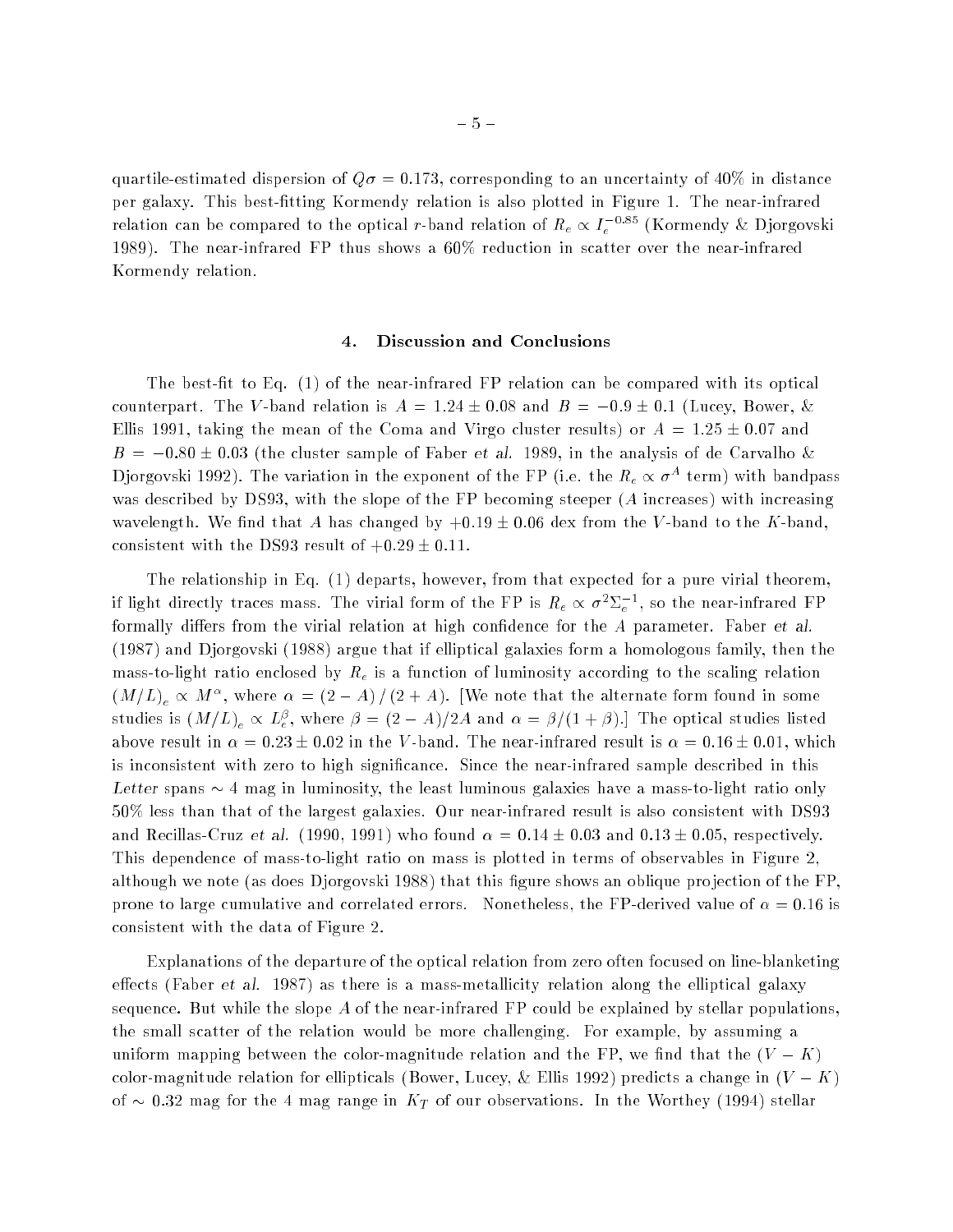populations models for solar metallicity and a 12 Gyr age, the color-magnitude relation would require only a change of 0.02-0.04 dex in  $(M/L)_{Bol}$  between the two extremes of the FP, which is less than the 0.3 dex required in the K-band, thus the tilt of the FP cannot be explained by metallicity effects alone. A variation in age between 8 Gyr and 17 Gyr along the sequence would produce a 0.25 dex variation in  $(M/L)_{Bol}$ , but this would require a synchronicity in all clusters in the formation of elliptical galaxies of a given mass, since the thickness of the FP at any point is only  $< 5\%$  of its span in age. Another explanation for the variation in  $(M/L)$  along the FP could be the velocity anisotropy, but DS93 have used correlations utilizing velocity anisotropy and showed that they follow similar scaling relations to those described above; they conclude that velocity anisotropy could not explain all of the  $(M/L)$  dependence on mass. IMF variations may be partly responsible (DS93), but they require a fine-tuning which appears unlikely (Renzini & Ciotti 1993); the same may be said for a systematic variation in the dark matter content of elliptical galaxies.

Under the assumption that elliptical galaxies form a homology (in both their spatial and kinematic distributions), there is a unique mapping between the observed central velocity dispersion and the mean kinetic energy per unit mass, and between the de Vaucouleur radius and the mean harmonic radius (Djorgovski, de Carvalho, & Han 1988). It is well known, however, that more luminous ellipticals tend to be more anisotropic (Davies et al. 1983) and to have shallower surface brightness profiles (Schombert 1986; Caon, Capaccioli, & D'Onofrio 1993). In addition, in  $N$ -body simulations there appear to be velocity dispersion aperture effects which entail a nonhomologous velocity distribution at any fiducial radius for galaxies of the same mass (Capelato, de Carvalho, & Carlberg 1995). Simple analytical models of elliptical galaxies can be constructed (Hjorth & Madsen 1995), which would reproduce the necessary surface brightness profile departures from the homology (Burkert 1993). The observations in this Letter that  $\alpha \neq 0$  in the K-band, suggests that the origin of much of the tilt of the FP (relative to constant  $(M/L)$  and the pure virial theorem) can be explained by systematic deviations of the structure and dynamics of ellipticals from a homology. In other words, the mappings described above may be changing along the sequence of elliptical galaxies. It is thus possible that the slope of the near-infrared FP can be explained primarily by dynamical arguments. In such a scenario in which slight departures from a homology are present within the family of elliptical galaxies, the small thickness of the FP might place strong constraints on galaxy formation (Capelato et al. 1995). More clues about this could be afforded by simulations spanning a wider range of galaxy properties, or by observations of the FP at higher redshifts.

This work was supported in part by the NSF PYI award AST-9157412 to S. G. D., and Greenstein and Kingsley Fellowships to M. A. P. Many thanks are due to the builders of the new near-infrared camera, in particular David Murphy, Eric Persson, and Anand Sivaramakrishnan. The construction of the camera was supported in part by generous donations from the Perkin Fund, the Jeanne Rich Foundation, and the North American Rockwell Corporation. We would like to thank Jeremy Mould for use of the Virgo cluster data, and the director of Las Campanas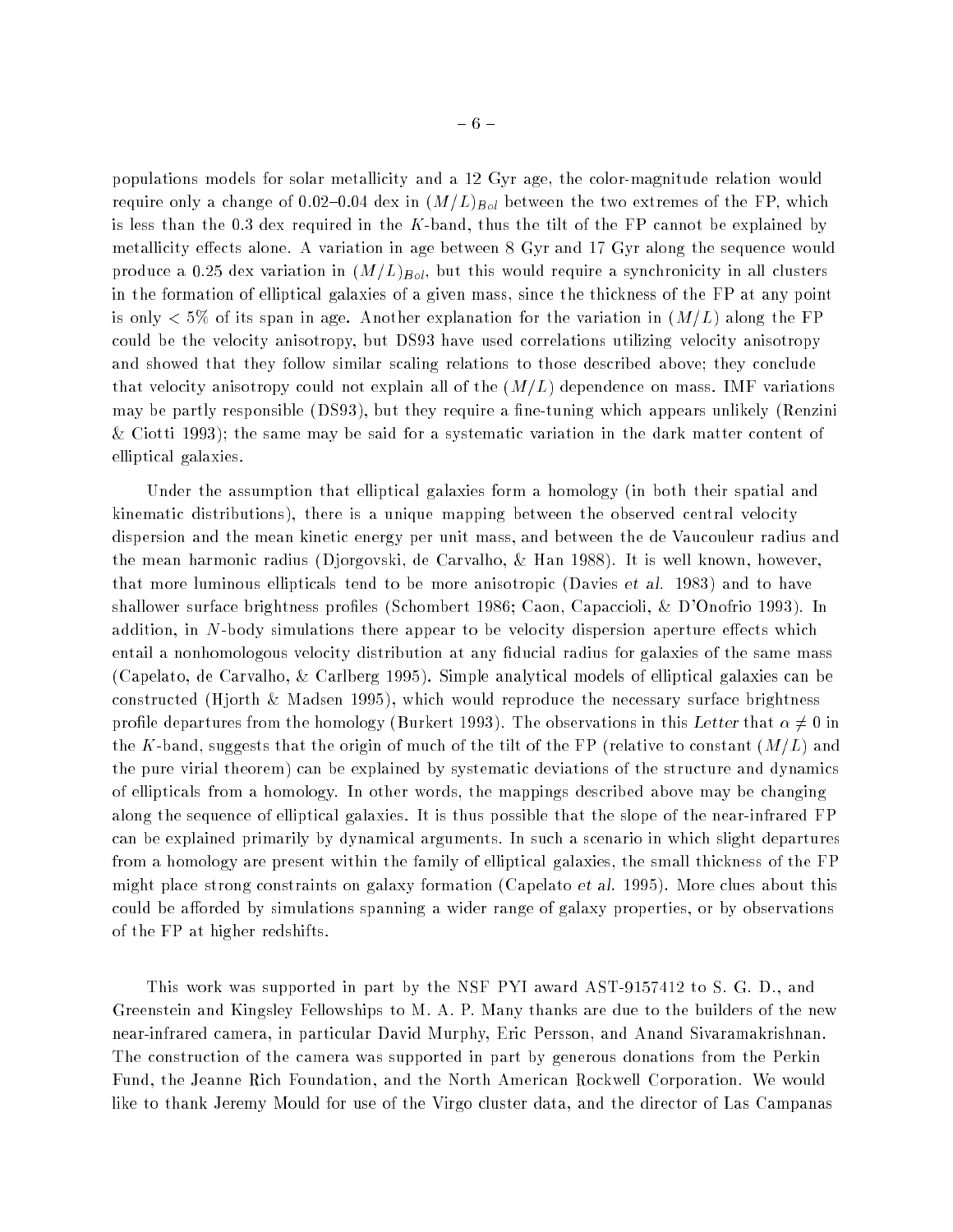Observatory for allocating time for infrared imaging of elliptical galaxies. We also thank J. Kennefick, C. Fassnacht, and J. Larkin for doing some of the observing for this project.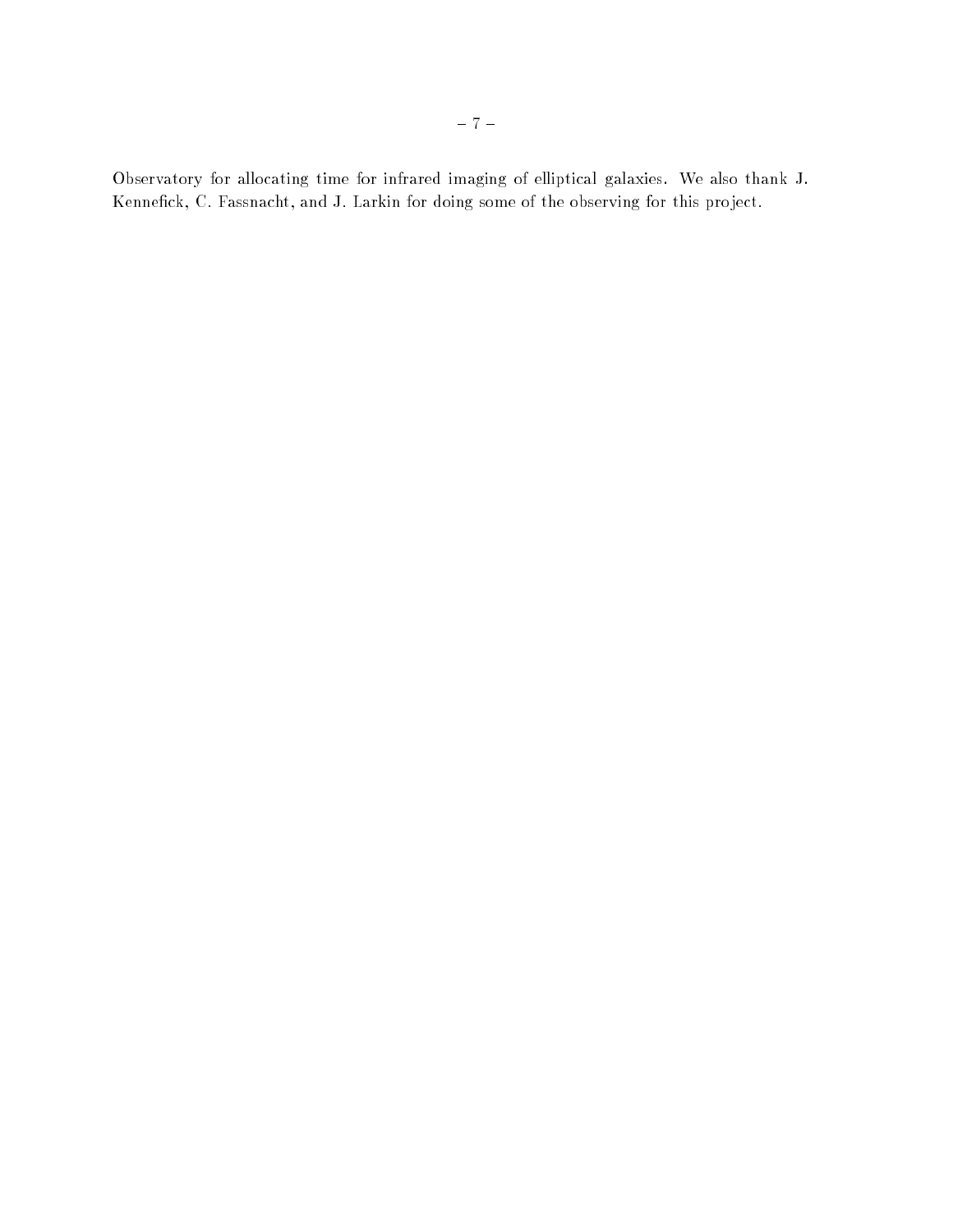Table 1. Individual Cluster Solutions for the Near-Infrared Fundamental Plane

| Cluster -  |      |         |  | $N$ $A$ $\pm$ $B$ $\pm$ $C$ | $\pm$ | $Q\sigma$ $C'$ |                                                                             | $Q\sigma$ |
|------------|------|---------|--|-----------------------------|-------|----------------|-----------------------------------------------------------------------------|-----------|
| Abell 194  |      |         |  |                             |       |                | $13$ $1.12$ $0.10$ $-0.76$ $0.10$ $-6.759$ $0.021$ $0.070$ $-7.679$ $0.068$ |           |
| Abell 2634 | -10- |         |  |                             |       |                | $1.44$ 0.06 -0.75 0.13 -6.696 0.018 0.051 -8.037 0.055                      |           |
| Perseus    |      |         |  |                             |       |                | 16 1.67 0.17 -0.79 0.12 -8.234 0.024 0.085 -7.694 0.087                     |           |
| Coma       |      | 12 1.29 |  |                             |       |                | $0.08$ $-0.71$ $0.06$ $-6.993$ $0.016$ $0.053$ $-7.814$ $0.065$             |           |
| Virgo      |      |         |  |                             |       |                | $8$ 1.62 0.06 -0.93 0.05 -8.436 0.012 0.036 -7.083 0.055                    |           |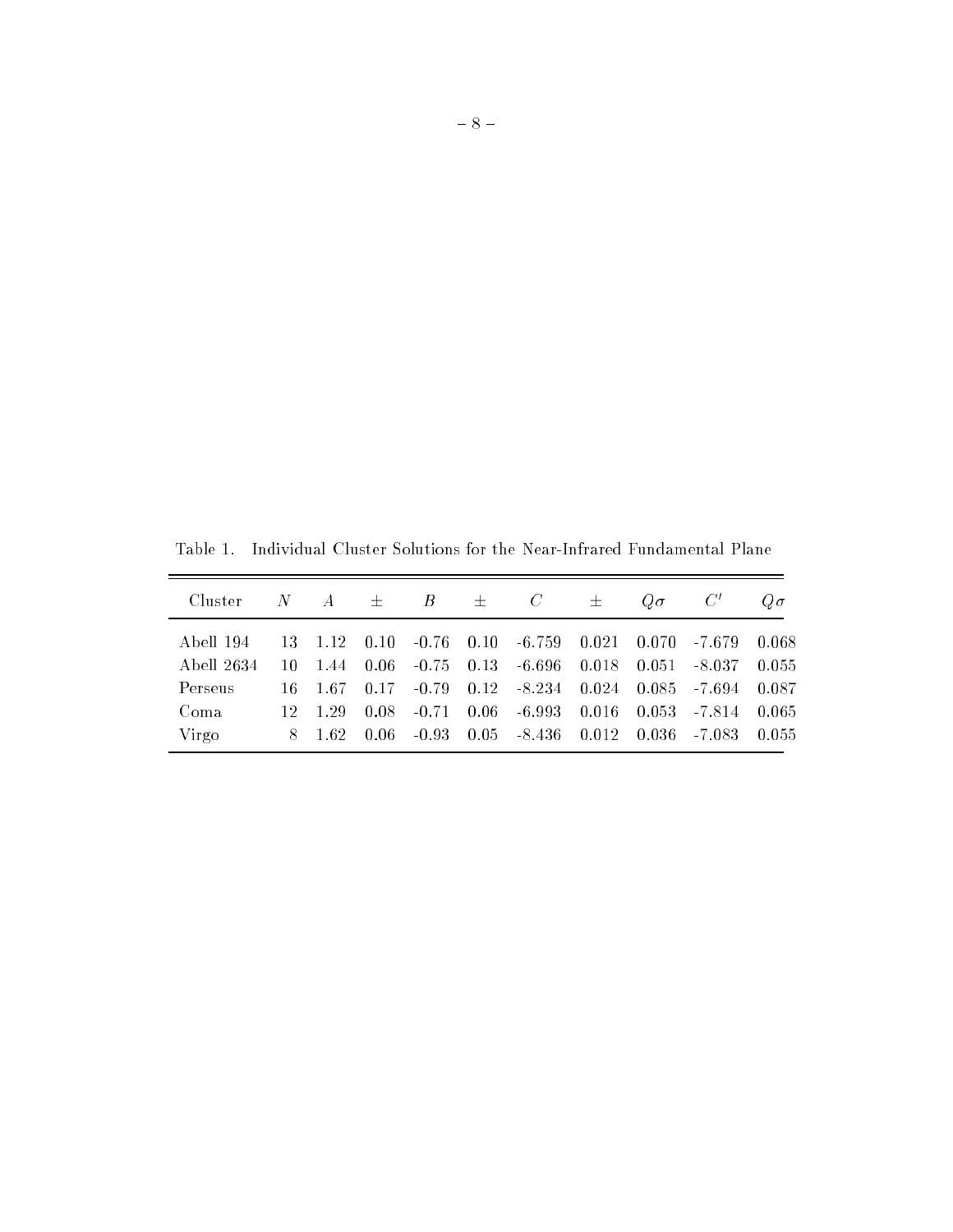### REFERENCES

- Bower, R. B., Lucey, J. R., & Ellis, R. S. 1992, MNRAS, 254, 601
- Burkert, A. 1993, A&A, 278, 23
- Caon, N., Capaccioli, M., & D'Onofrio, M. 1993, MNRAS, 265, 1013
- Capelato, H. V., de Carvalho, R. R., & Carlberg, R. G. 1995, ApJ, in press
- de Carvalho, R. R., & Djorgovski, S. 1989, ApJ, 341, L37
- de Carvalho, R. R., & Djorgovski, S. 1992, ApJ, 389, L49
- Casali, M. M., & Hawarden, T. G. 1992, JCMT-UKIRT Newsletter, 3, 33
- Davies, R., Efstathiou, G., Fall, S. M., Illingworth, G., & Schechter, P. 1983, ApJ, 266, 41
- Djorgovski, S. 1985, Ph.D. thesis, University of California (Berkeley)
- Djorgovski, S. 1988, in Starbursts and Galaxy Evolution, proceedings of the Moriond Astrophysics Workshop, ed. T. X. Thuan (Gif sur Yvette: Editions Frontières), 549
- Djorgovski, S. 1992, in ASP Conf. Ser. 24, ed. R. R. de Carvalho (San Francisco: ASP), 73
- Djorgovski, S. G., Pahre, M. A., & de Carvalho, R. R. 1995, in ASP Conf. Ser., Fresh Views on Elliptical Galaxies, ed. A. Buzzoni (San Francisco: ASP), in press
- Djorgovski, S., de Carvalho, R., and Han, M.-S. 1988, in ASP Conf. Ser. 4, The Extragalactic Distance Scale, ed S. van den Bergh, S. & Pritchet, C. (San Francisco: ASP), 329
- Djorgovski, S., & Davis, M. 1987, ApJ, 313, 59
- Djorgovski, S., & Santiago, B. X. 1993, in proceedings of the ESO/EIPC Workshop on Structure, Dynamics, and Chemical Evolution of Early-Type Galaxies, ed. J. Danziger, et al. , ESO publication No. 45, 59 (DS93)
- Dressler, A., Lynden-Bell, D., Burstein, D., Davies, R. L., Faber, S. M., Terlevich, R. J., & Wegner, G. 1987, ApJ, 313, 42
- Faber, S. M., Dressler, A., Davies, R. L., Burstein, D., Lynden-Bell, D., Terlevich, R., & Wegner, G. 1987, in Nearly Normal Galaxies, ed. S. M. Faber (New York: Springer Verlag), 175
- Faber, S. M., Wegner, G., Burstein, D., Davies, R. L., Dressler, A., Lynden-Bell, D., & Terlevich, R. J. 1989, ApJS, 69, 763
- Hjorth, J., & Madsen, J. 1995, ApJ, 445, 55
- Kormendy, J., & Djorgovski, S. 1989, ARA&A, 27, 235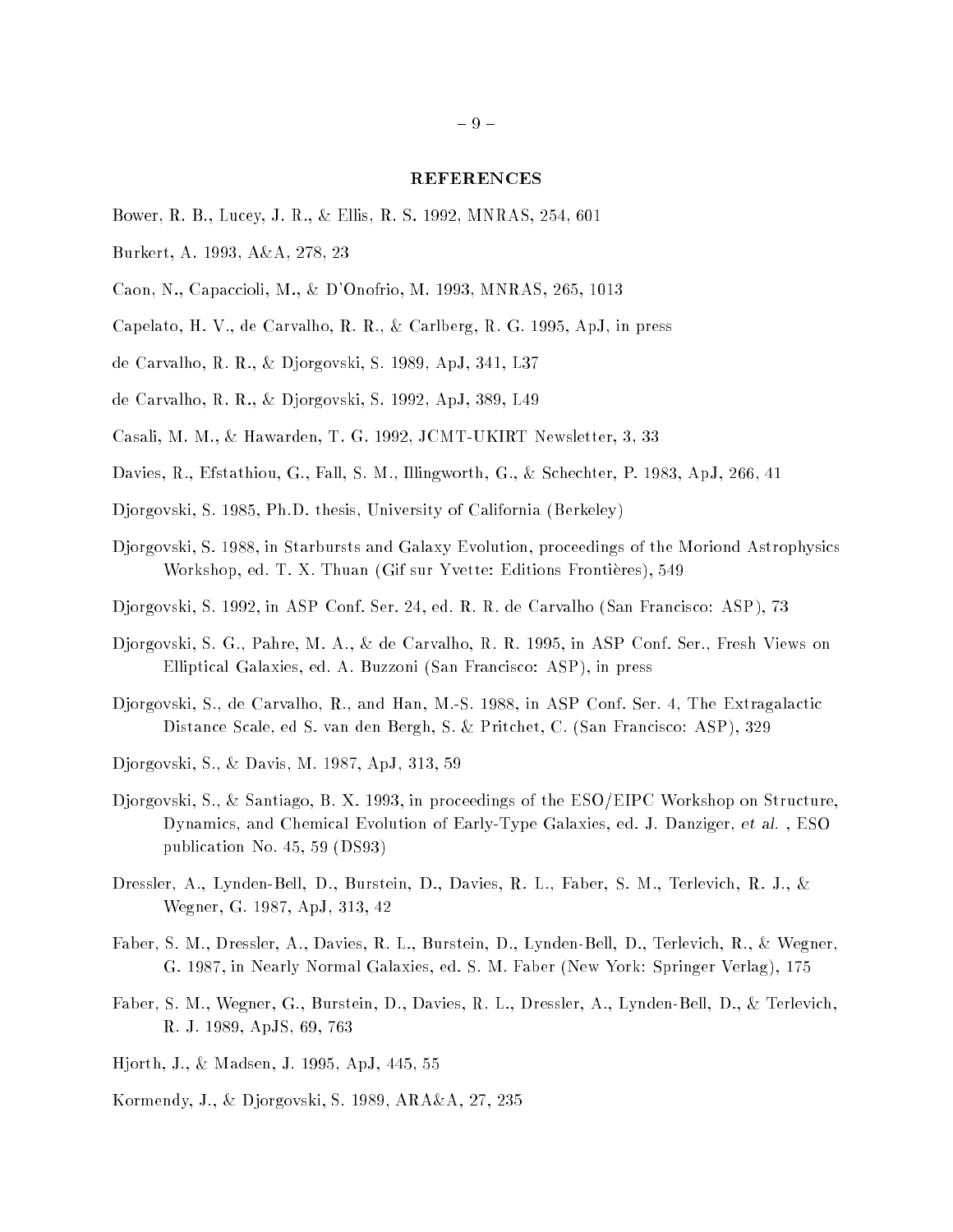- Lucey, J. R., Bower, R. B., & Ellis, R. S. 1991, MNRAS, 249, 755
- Lucey, J. R., & Carter, D. 1988, MNRAS, 235, 1177
- Lucey, J. R., Gray, P. M., Carter, D., & Terlevich, R. J. 1991a, MNRAS, 248, 804
- Lucey, J. R., Guzman, R., Carter, D., & Terlevich, R. J. 1991b, MNRAS, 253, 584
- Murphy, D., Persson, S. E., Pahre, M. A., Sivaramakrishna, A., & Djorgovski, S. G. 1995, PASP, submitted
- Pahre, M. A., Djorgovski, S. G., de Carvalho, R. R., & Mould, J. R. 1994, BAAS, 26, 1497
- Pahre, M. A., & Mould, J. R. 1994, ApJ, 433, 567
- Pahre, M. A., et al. 1995b, in preparation
- Pahre, M. A., Djorgovski, S., Matthews, K., Shupe, D., de Carvalho, R., & Mould, J. R. 1995a, in Stellar Populations, proceedings of IAU Symp. 164, ed. G. Gilmore, in press
- Persson, S. E., Frogel, J. A., & Aaronson, M. 1979, ApJS, 39, 61
- Recillas-Cruz, E., Carrasco, L., Serrano, P. G., & Cruz-Gonzalez, I. 1990, A&A, 229, 64
- Recillas-Cruz, E., Carrasco, L., Serrano, P. G., & Cruz-Gonzalez, I. 1991, A&A, 249, 312
- Renzini, A., & Ciotti, L. 1993, ApJ, 416, L49
- Schombert, J. 1986, ApJS, 60, 603
- Worthey, G. 1994, ApJS, 95, 107

This preprint was prepared with the AAS LATEX macros v4.0.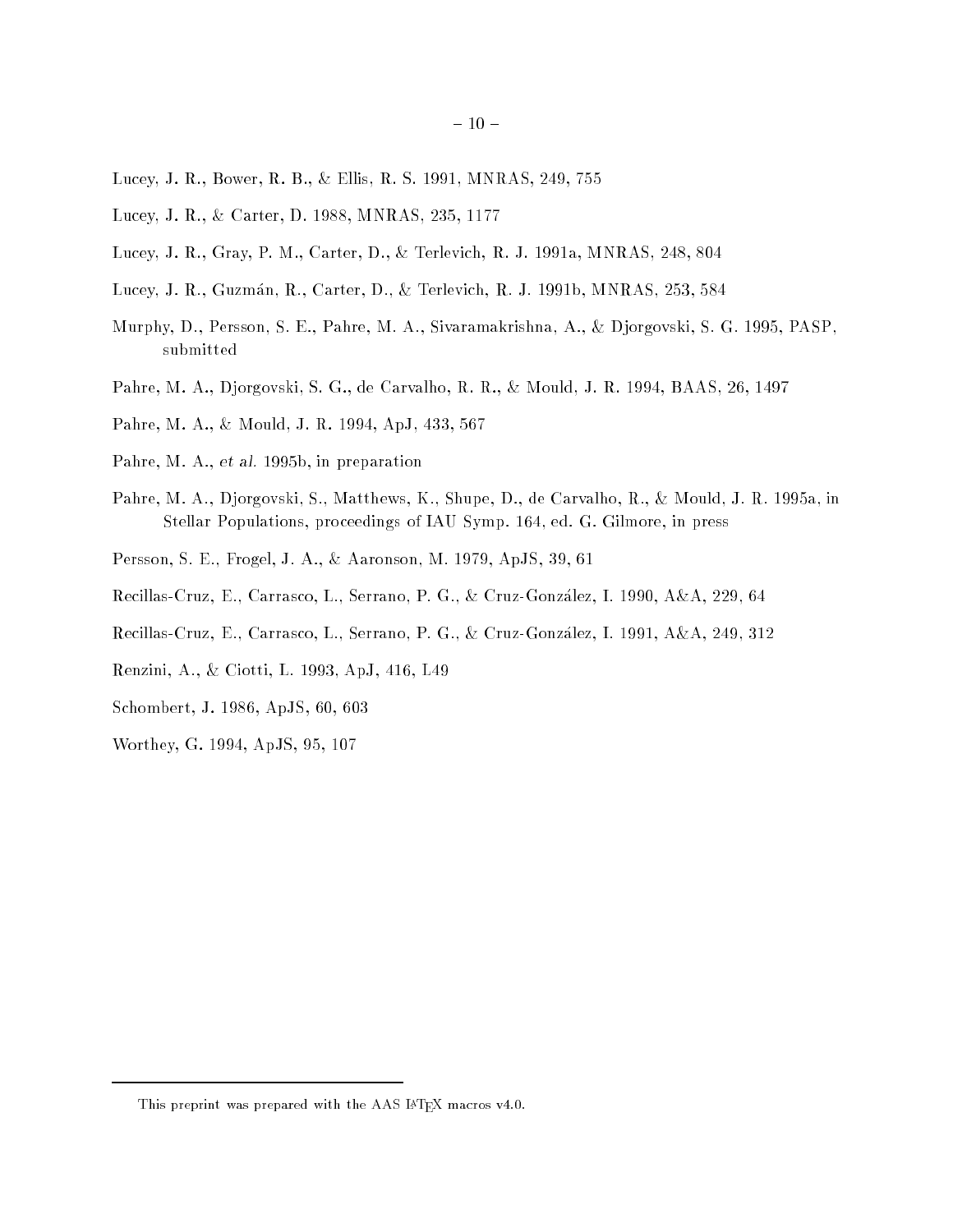

Fig. 1. $-$  (a) The near-infrared FP of elliptical galaxies and (b) the Kormendy relation (an oblique projection of the FP) for the sample of 59 galaxies. The scatter is clearly reduced by the introduction of the central velocity dispersion term. The total scatter from the FP relation in units of log  $R_e$  is given as  $Q\sigma = 0.072$ , corresponding to a 16.5% uncertainty in distance per galaxy. Median error bars are also shown in each panel.